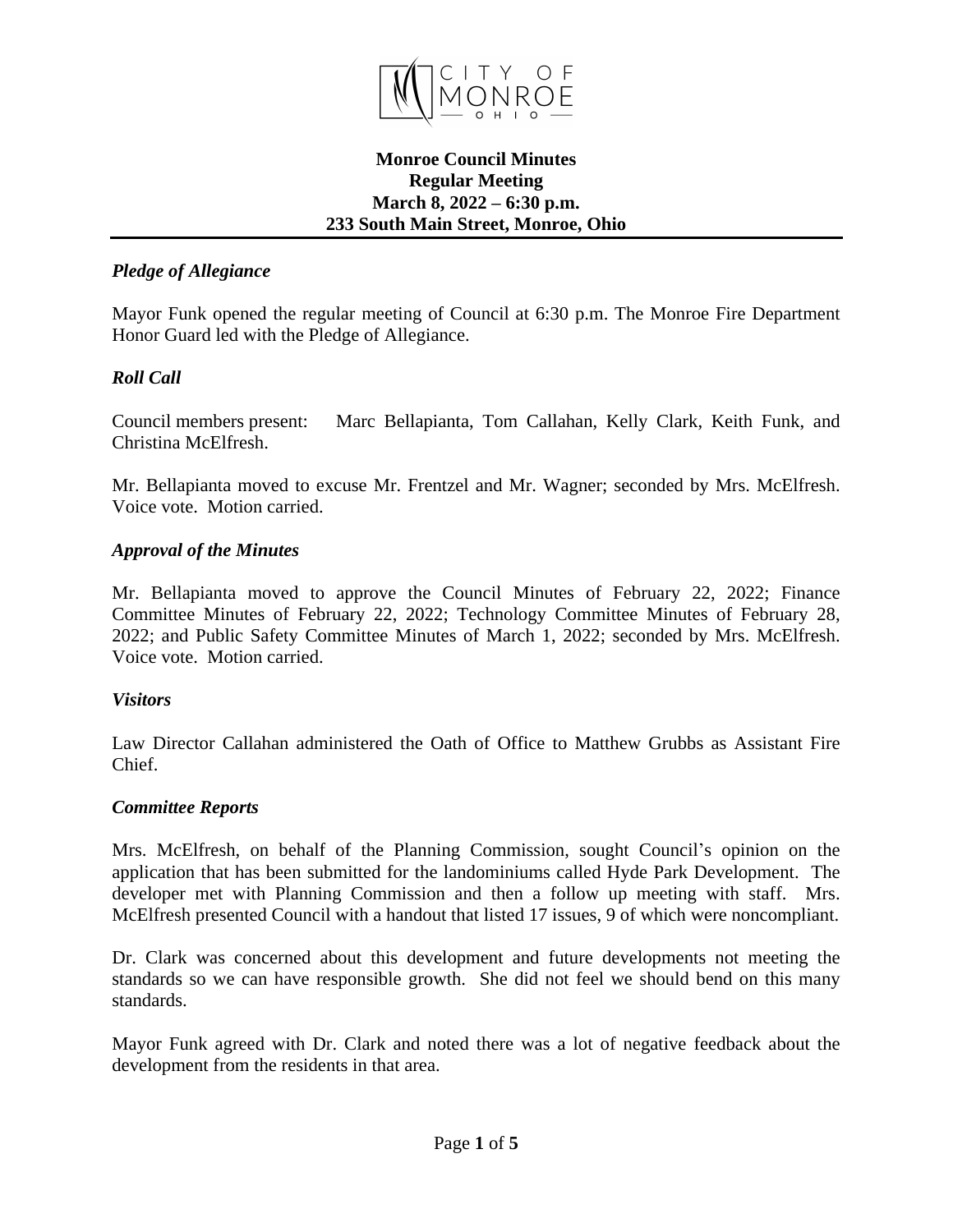

Mr. Bellapianta was of the opinion there are more negatives than there are positives for this development. He agreed with Dr. Clark about future developments.

Mr. Callahan agreed with Dr. Clark as well and expects the developer to meet the standards.

Dr. Clark reported that the Public Involvement Committee met and discussed the bicentennial seal monument. The Public Involvement Committee requested that the funds for the remaining payment of the monument, concrete, and landscaping be paid for out of the Capital Improvement Fund rather than the line item for the Public Involvement Committee to complete the project.

Mayor Funk and Mr. Bellapianta was not opposed, but would like to see the expenditures for events. Mr. Brock advised that most of what events the Public Involvement Committee plans comes to Council for a motion to approve.

Dr. Clark moved to authorize \$32,000 allocated for the bicentennial monument be expended from the Capital Improvement Fund; seconded by Mrs. McElfresh. Roll call vote: five ayes. Motion carried.

Mayor Funk noted that the Police Department is going through their reaccreditation process and he will have more to report on that at a later date.

Mrs. McElfresh reported that the Technology Committee met and the new computer has arrived for the Council Chambers and a technician will be here Friday to have everything in working order.

# *Old Business*

**Resolution No. 08-2022**. A Resolution approving the Application for Placement of Farmland in an Agricultural District filed by Donald W. Garver for real property located at 4350 Salzman Road. (Second Reading)

Mrs. McElfresh moved to consider this the second reading of Resolution No. 08-2022 and have it read by title only; seconded by Mr. Bellapianta. Voice vote. Motion carried.

The Clerk of Council read Resolution No. 08-2022 by title only.

Mrs. McElfresh moved to adopt Resolution No. 08-2022; seconded by Dr. Clark. Roll call vote: five ayes. Motion carried.

**Resolution No. 09-2022**. A Resolution approving the Application for Placement of Farmland in an Agricultural District filed by Ruth Ann Young and Barbara Ann Hoffman located at 6099 Niederlander Lane. (Second Reading)

Mrs. McElfresh moved to consider this the second reading of Resolution No. 09-2022 and have it read by title only; seconded by Mr. Bellapianta. Voice vote. Motion carried.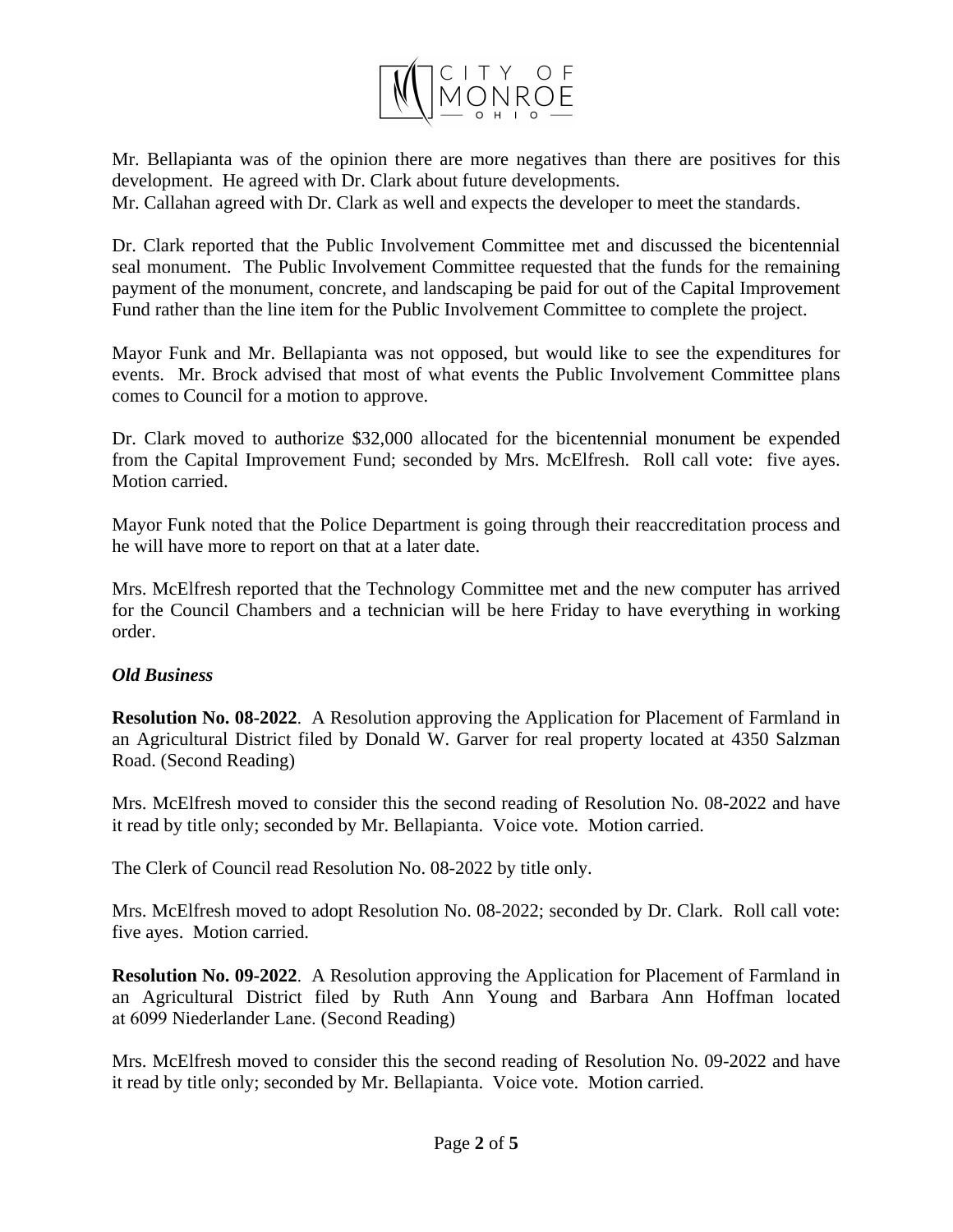

The Clerk of Council read Resolution No. 09-2022 by title only.

Mrs. McElfresh moved to adopt Resolution No. 09-2022; seconded by Dr. Clark. Roll call vote: five ayes. Motion carried.

**Resolution No. 10-2022**. A Resolution accepting the lowest and/or best bid submitted for the East Avenue Water Main Replacement Project and authorize the City Manager to enter into an agreement by and between the City of Monroe and Larry Smith Inc. (Second Reading)

Mr. Brock requested that Resolution No. 10-2022 be adopted as an emergency on the second reading.

Mrs. McElfresh moved to suspend the rule requiring the reading of Resolution No. 10-2022 on two separate days, authorize its adoption on the second reading, and have it read by title only; seconded by Dr. Clark. Voice vote. Motion carried.

The Clerk of Council read Resolution No. 10-2022 by title only.

Mrs. McElfresh moved to adopt Resolution No. 10-2022; seconded by Dr. Clark. Roll call vote: five ayes. Motion carried.

**Resolution No. 11-2022**. A Resolution accepting the lowest and/or best bid submitted for the State Route 63 and Interstate 75 Interchange Mowing and Landscaping Contract and authorizing the City Manager to enter into an agreement by and between the City of Monroe and Olympic Lawns. (Second Reading)

Mr. Brock requested that Resolution No. 11-2022 be adopted as an emergency on the second reading.

Mrs. McElfresh moved to suspend the rule requiring the reading of Resolution No. 11-2022 on two separate days, authorize its adoption on the second reading, and have it read by title only; seconded by Mr. Callahan. Voice vote. Motion carried.

The Clerk of Council read Resolution No. 11-2022 by title only.

Mrs. McElfresh moved to adopt Resolution No. 11-2022; seconded by Mr. Bellapianta. Roll call vote: five ayes. Motion carried.

**Ordinance No. 2022-03**. An Ordinance amending and supplementing Chapter 1022 of the Codified Ordinances to require a deposit, establish a fine, amend the penalty, and change the issuer/approver of permits for sidewalk, curb and gutter, and drive apron work. (Second Reading)

Mrs. McElfresh moved to consider this the second reading of Ordinance No. 2022-03 and have it read by title only; seconded by Mr. Callahan. Voice vote. Motion carried.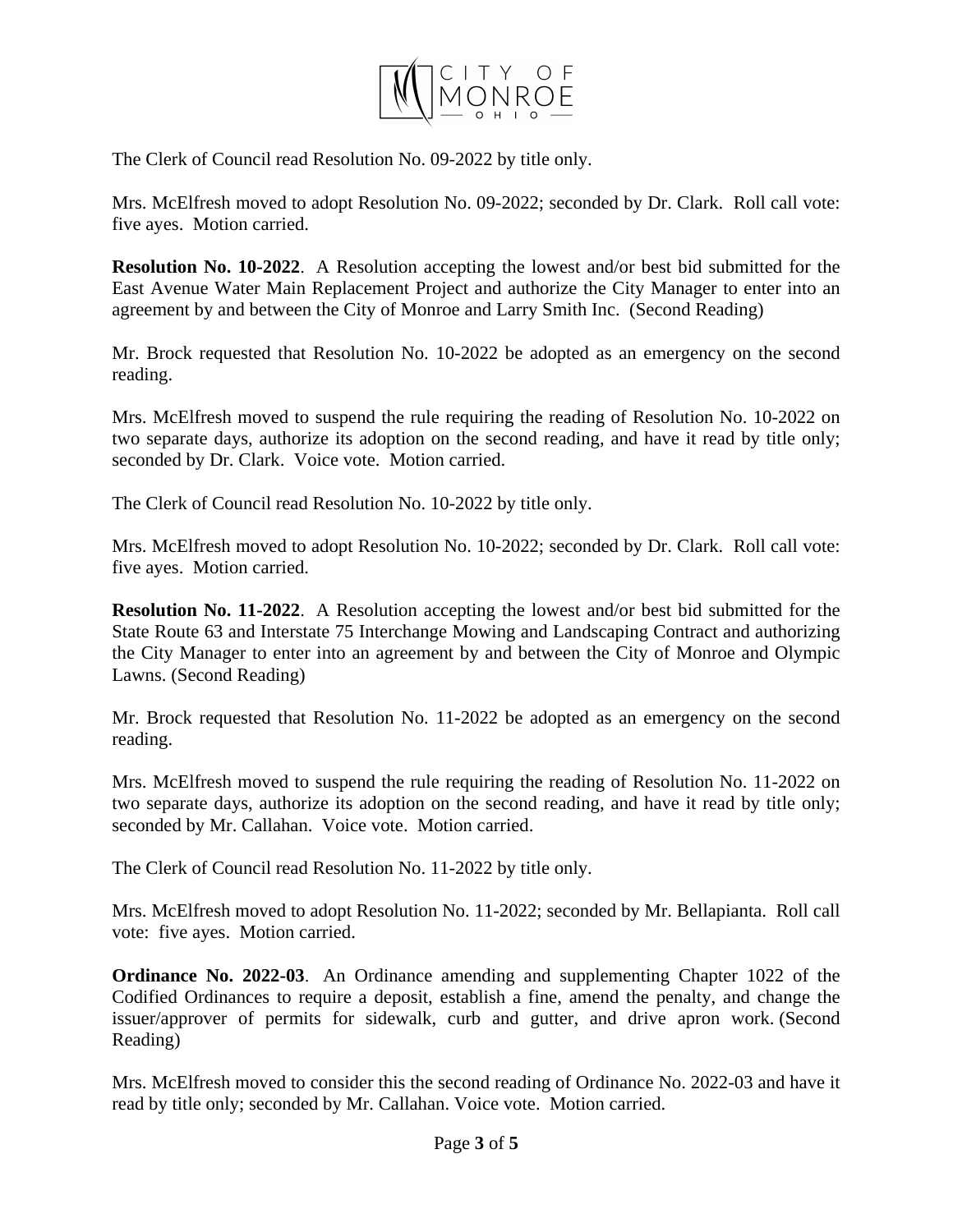

The Clerk of Council read Ordinance No. 2022-03 by title only.

Mrs. McElfresh moved to adopt Ordinance No. 2022-03; seconded by Dr. Clark. Roll call vote: five ayes. Motion carried.

# *New Business*

**Resolution No. 12-2022**. A Resolution authorizing the City Manager to enter into an amended Medical Director Agreement by and between the City of Monroe and Jill C. Aston to increase the annual payment for services provided to the Department of Fire as Medical Director.

Fire Chief Centers reported that this will increase the annual salary for the Medical Director who spends a great deal of time assisting the Fire Department.

Mrs. McElfresh moved to consider this the first reading of Resolution No. 12-2022 and have it read by title only; seconded by Mr. Bellapianta. Voice vote. Motion carried.

The Clerk of Council read Resolution No. 12-2022 by title only.

Mrs. McElfresh moved to approve the first reading of Resolution No. 12-2022; seconded by Dr. Clark. Roll call vote: five ayes. Motion carried.

**Consideration of Motion** accepting the November 2021 Finance Reports as submitted.

Mrs. McElfresh moved to accept the November 2021 Finance Reports as submitted; seconded by Mr. Bellapianta. Voice vote. Motion carried.

# *Administrative Reports*

Mr. Brock announced that he received a draft of the retreat report and will be providing the final report to Council later this week. Mr. Brock confirmed Mrs. McElfresh's understanding that this report will be provided to all of the board and commission members.

• Executive Session

Mrs. McElfresh moved to adjourn into executive session to discuss pending court action, sale of real property, and consider confidential information related to the marketing plans, specific business strategy, production techniques, trade secrets, or personal financial statements of an applicant for economic development; seconded by Mr. Callahan. Roll call vote: five ayes. Motion carried.

Council adjourned into executive session at 7:15 p.m.